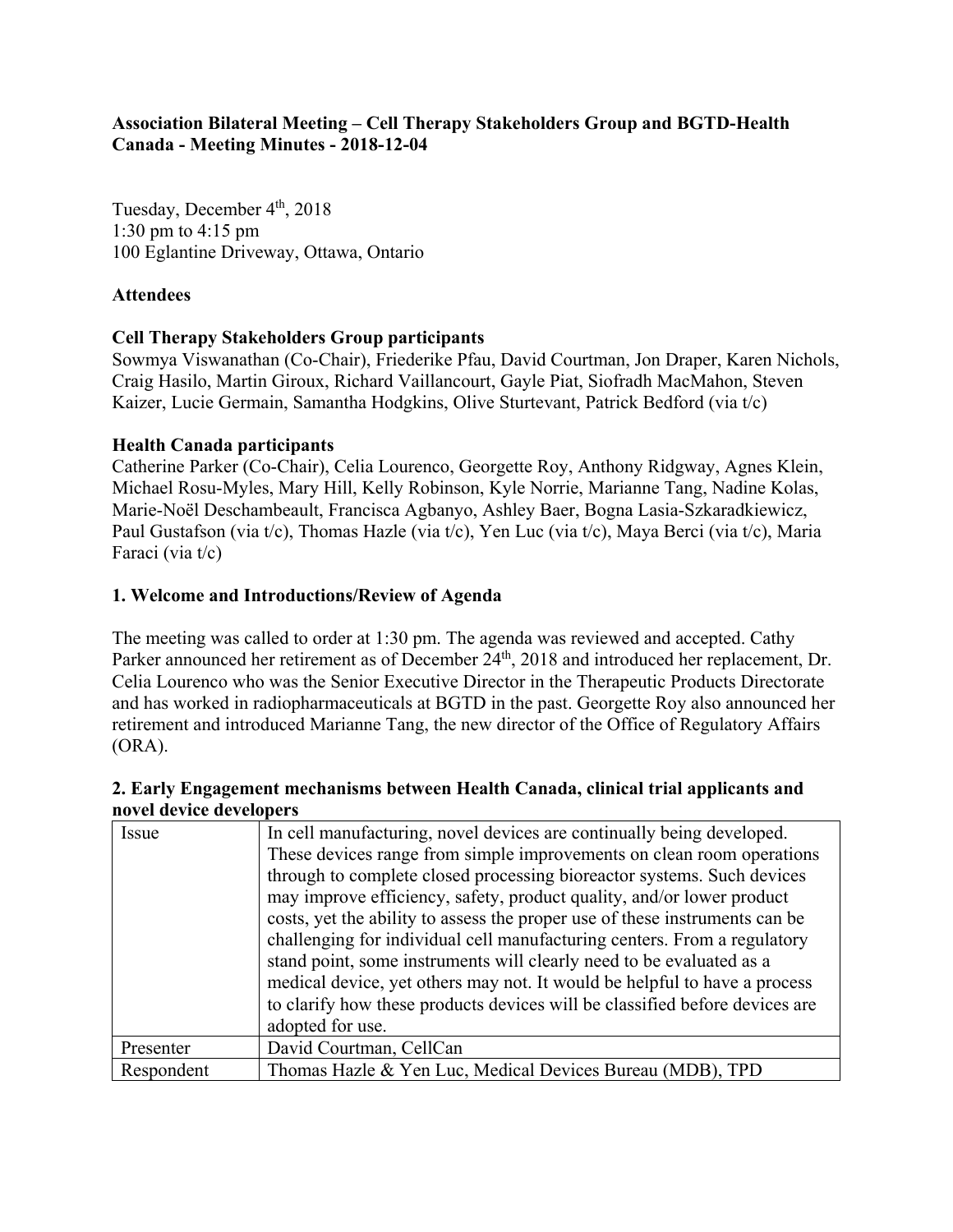| Response                  | BGTD started by indicating that they do not generally have issues with the<br>use of medical equipment in product manufacturing as long as it is used<br>correctly and for its intended purpose.<br>MDB gave a quick overview of the classes for medical devices. They are<br>concerned with pre-market review for license of devices for sale in<br>Canada.<br>Class 1- lowest risk, no pre-market review<br>Class 2- have to be licensed<br>Class $3 \& 4$ - significant review<br>MDB welcomes engagement from stakeholders and invites<br>communication.<br>BGTD further clarified that equipment does not need to be licensed as a                                                                                                                                                                                                                                                                                                                                                                                                                                                                                                                                                                                                         |
|---------------------------|-------------------------------------------------------------------------------------------------------------------------------------------------------------------------------------------------------------------------------------------------------------------------------------------------------------------------------------------------------------------------------------------------------------------------------------------------------------------------------------------------------------------------------------------------------------------------------------------------------------------------------------------------------------------------------------------------------------------------------------------------------------------------------------------------------------------------------------------------------------------------------------------------------------------------------------------------------------------------------------------------------------------------------------------------------------------------------------------------------------------------------------------------------------------------------------------------------------------------------------------------|
| Discussion                | medical device to be used for manufacturing a drug in accordance with the<br>marketing or clinical trial authorization.<br>There are three scenarios:<br>1. Use of a device that's approved and used correctly.<br>2. The device is licensed as a medical device but used for different<br>$purposes - in this case, information supporting its use for the$<br>purpose and associated manufacturing steps must be provided.<br>3. The device is not approved nor used for its intended purpose $-$ in<br>this case HC would need the required information to evaluate the<br>equipment and the associated manufacturing steps. There is often<br>confusion on what types of claims can be made.; Health Canada is<br>following up with manufacturers, as there have been some recent<br>unsubstantiated claims. It is important for users to know that when<br>manufacturing a drug they can use medical devices for purposes<br>other than those for which they are licensed, as long as there is data<br>to support such a protocol and it is to BGTD. BGTD may contact<br>MDB to consult on a case-by-case basis but a separate review by<br>MDB may not be required.<br>The Office of Regulatory Affairs (ORA)/BGTD and/or Medical Devices |
| points                    | Bureau (MDB)/TPD can be contacted prior to filing for a meeting and will<br>ensure the correct parties are at the table.<br>MDB reiterated that their concern is with the licensing and/or sale of the                                                                                                                                                                                                                                                                                                                                                                                                                                                                                                                                                                                                                                                                                                                                                                                                                                                                                                                                                                                                                                          |
|                           | device.                                                                                                                                                                                                                                                                                                                                                                                                                                                                                                                                                                                                                                                                                                                                                                                                                                                                                                                                                                                                                                                                                                                                                                                                                                         |
| Decisions/Action<br>Items | N/A                                                                                                                                                                                                                                                                                                                                                                                                                                                                                                                                                                                                                                                                                                                                                                                                                                                                                                                                                                                                                                                                                                                                                                                                                                             |

## **3. The Use of Banked Human Cells, Tissues, and Cellular and Tissue-Based Products (HCT/Ps) and Samples from Biorepositories for Future Clinical use**

| Issue | To generate discussion and brainstorm on a variety of issues from a        |
|-------|----------------------------------------------------------------------------|
|       | regulatory, and practical perspective as well as patient safety and donor  |
|       | protection when using cells collected and stored for one purpose but being |
|       | repurposed for a different clinical application.                           |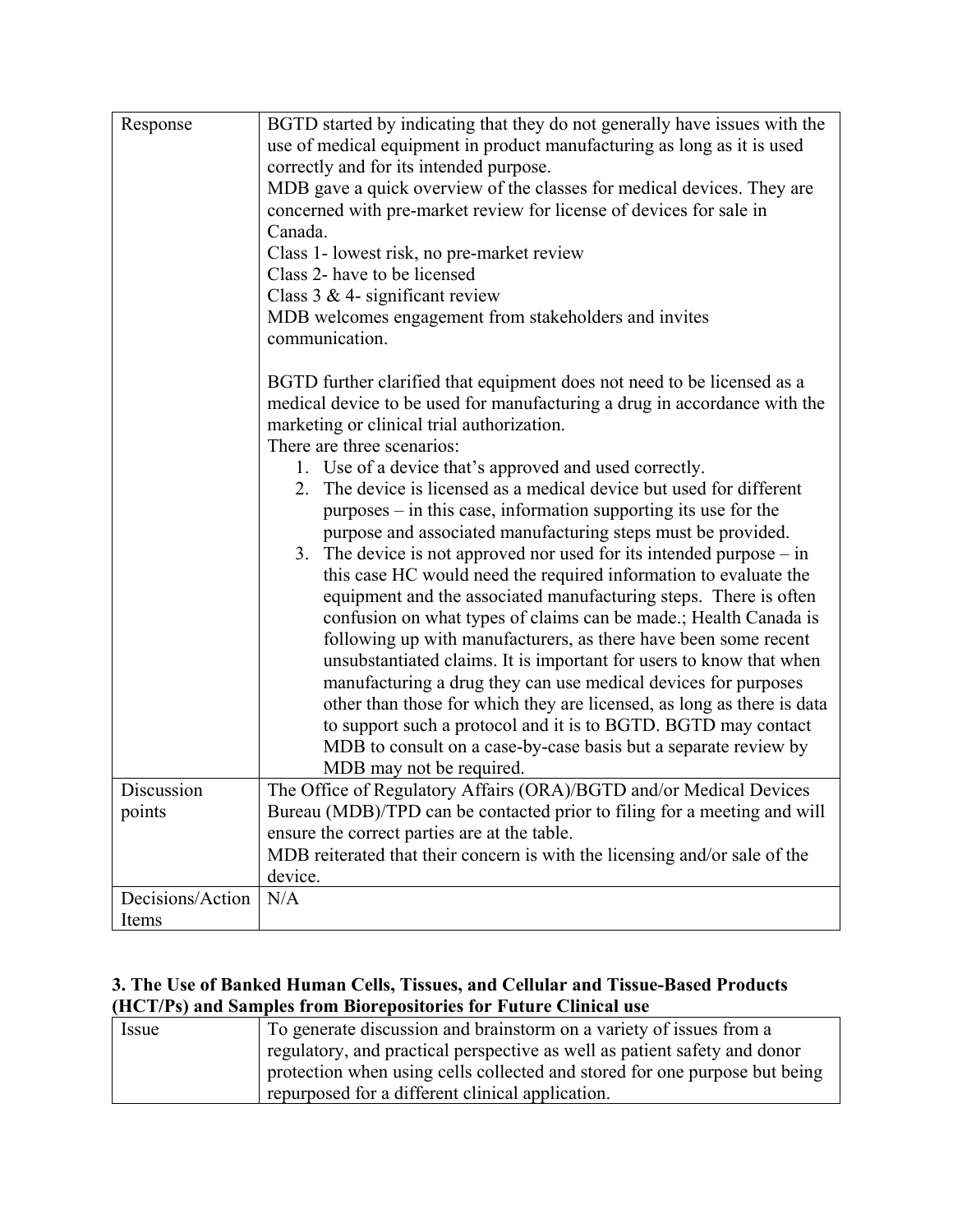| Francisca Agbanyo, Centre for Biologics Evaluation (CBE), BGTD<br>Respondent<br>Health Canada has similar expectations as the US and these can be found<br>Response<br>in our guidance documents. There are three general scenarios:<br>1) Public banks compliant with CTO regulations in terms of<br>processing cells and tissue. Their cells/tissues are<br>considered safe if they meet regulatory requirements.<br>2) Private (autologous) banks. They do not need to comply<br>with the regulations. Sponsors can run into a problem if<br>they are not conducting the CTO tests. To generate cell<br>lines, one should ensure they were collected appropriately.<br>There may also be issues of consent that must be addressed.<br>3) Biobanks. Biobanks are challenging to assess since Health<br>Canada does not know what tests have been conducted.<br>Regulatory requirements apply to all cells/tissues that are used as a source<br>material for manufacturing cell therapy products (details are provided in<br>Health Canada's guidance document on Preparation of Clinical Trial<br>Applications for use of Cell Therapy Products in Humans).<br>Discussion<br>Donor consent/testing:<br>Health Canada focuses on quality and safety<br>points<br>Donor needs to know impact to patient care if donors don't respond<br>to the intake form honestly<br>Ethical concerns are addressed by research ethics boards<br>Retroactive testing on cells/tissues that lack initial donor screening<br>can be done but the test methods need to be validated for matrix<br>interference.<br>Record Keeping challenges:<br>Cells/tissues may have been processed years ago<br>Difficult to know what standards were applied during screening,<br>testing and processing if record keeping is inadequate. It may be<br>possible to address any gaps/deficiencies identified on a case-by-<br>case basis.<br>Concerns with traceability – where was the cell/tissue<br>retrieved/collected, and from whom. | Presenter | Olive J. Sturtevant, International Society for Cell Therapy (ISCT)        |
|---------------------------------------------------------------------------------------------------------------------------------------------------------------------------------------------------------------------------------------------------------------------------------------------------------------------------------------------------------------------------------------------------------------------------------------------------------------------------------------------------------------------------------------------------------------------------------------------------------------------------------------------------------------------------------------------------------------------------------------------------------------------------------------------------------------------------------------------------------------------------------------------------------------------------------------------------------------------------------------------------------------------------------------------------------------------------------------------------------------------------------------------------------------------------------------------------------------------------------------------------------------------------------------------------------------------------------------------------------------------------------------------------------------------------------------------------------------------------------------------------------------------------------------------------------------------------------------------------------------------------------------------------------------------------------------------------------------------------------------------------------------------------------------------------------------------------------------------------------------------------------------------------------------------------------------------------------------------------------------------------------------|-----------|---------------------------------------------------------------------------|
|                                                                                                                                                                                                                                                                                                                                                                                                                                                                                                                                                                                                                                                                                                                                                                                                                                                                                                                                                                                                                                                                                                                                                                                                                                                                                                                                                                                                                                                                                                                                                                                                                                                                                                                                                                                                                                                                                                                                                                                                               |           |                                                                           |
|                                                                                                                                                                                                                                                                                                                                                                                                                                                                                                                                                                                                                                                                                                                                                                                                                                                                                                                                                                                                                                                                                                                                                                                                                                                                                                                                                                                                                                                                                                                                                                                                                                                                                                                                                                                                                                                                                                                                                                                                               |           |                                                                           |
|                                                                                                                                                                                                                                                                                                                                                                                                                                                                                                                                                                                                                                                                                                                                                                                                                                                                                                                                                                                                                                                                                                                                                                                                                                                                                                                                                                                                                                                                                                                                                                                                                                                                                                                                                                                                                                                                                                                                                                                                               |           |                                                                           |
|                                                                                                                                                                                                                                                                                                                                                                                                                                                                                                                                                                                                                                                                                                                                                                                                                                                                                                                                                                                                                                                                                                                                                                                                                                                                                                                                                                                                                                                                                                                                                                                                                                                                                                                                                                                                                                                                                                                                                                                                               |           |                                                                           |
|                                                                                                                                                                                                                                                                                                                                                                                                                                                                                                                                                                                                                                                                                                                                                                                                                                                                                                                                                                                                                                                                                                                                                                                                                                                                                                                                                                                                                                                                                                                                                                                                                                                                                                                                                                                                                                                                                                                                                                                                               |           |                                                                           |
|                                                                                                                                                                                                                                                                                                                                                                                                                                                                                                                                                                                                                                                                                                                                                                                                                                                                                                                                                                                                                                                                                                                                                                                                                                                                                                                                                                                                                                                                                                                                                                                                                                                                                                                                                                                                                                                                                                                                                                                                               |           |                                                                           |
|                                                                                                                                                                                                                                                                                                                                                                                                                                                                                                                                                                                                                                                                                                                                                                                                                                                                                                                                                                                                                                                                                                                                                                                                                                                                                                                                                                                                                                                                                                                                                                                                                                                                                                                                                                                                                                                                                                                                                                                                               |           |                                                                           |
|                                                                                                                                                                                                                                                                                                                                                                                                                                                                                                                                                                                                                                                                                                                                                                                                                                                                                                                                                                                                                                                                                                                                                                                                                                                                                                                                                                                                                                                                                                                                                                                                                                                                                                                                                                                                                                                                                                                                                                                                               |           | Health Canada is still working on a draft position paper on future use of |
| bio-banked material.<br>Decisions/Action<br>N/A                                                                                                                                                                                                                                                                                                                                                                                                                                                                                                                                                                                                                                                                                                                                                                                                                                                                                                                                                                                                                                                                                                                                                                                                                                                                                                                                                                                                                                                                                                                                                                                                                                                                                                                                                                                                                                                                                                                                                               |           |                                                                           |
| Items                                                                                                                                                                                                                                                                                                                                                                                                                                                                                                                                                                                                                                                                                                                                                                                                                                                                                                                                                                                                                                                                                                                                                                                                                                                                                                                                                                                                                                                                                                                                                                                                                                                                                                                                                                                                                                                                                                                                                                                                         |           |                                                                           |

## **4. Comparability study requirements for process change as sponsors move from early to later phase clinical trials**

| Issue | As we move from early to late phase trials, there are processing changes. At |
|-------|------------------------------------------------------------------------------|
|       | what point are those processing changes addressed by comparability           |
|       | studies? Do the comparability studies need to be in vitro or in vivo or some |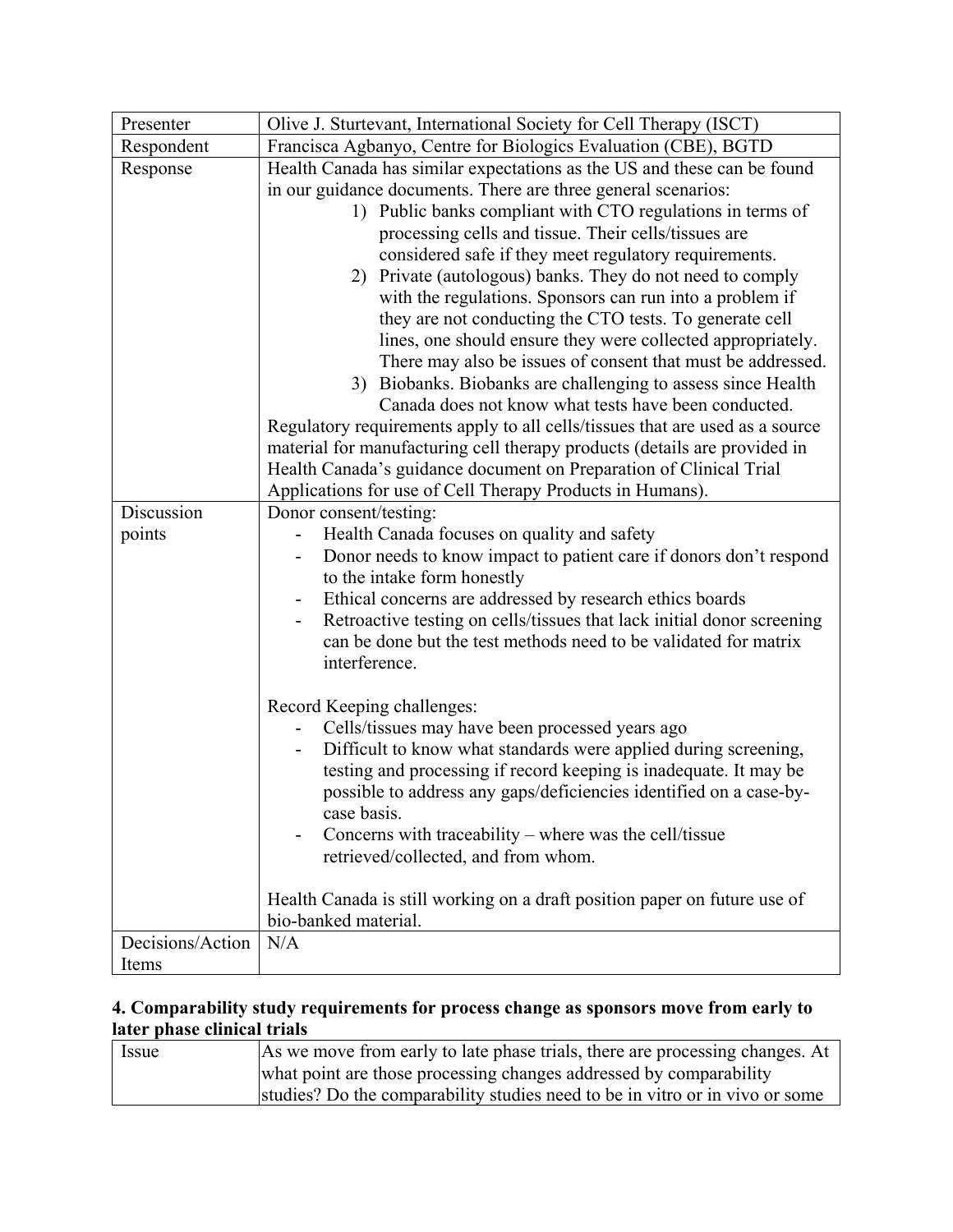|                  | combination of both? At what point do the processing changes become           |
|------------------|-------------------------------------------------------------------------------|
|                  | sufficiently large in Health Canada's experience to require a new clinical    |
|                  | trial?                                                                        |
|                  |                                                                               |
| Presenter        | Sowmya Viswanathan, CellCAN, ISCT NA LRA                                      |
| Respondent       | Anthony Ridgway, Centre for Evaluation of Radiopharmaceuticals and            |
|                  | Biotherapeutics (CERB), BGTD                                                  |
| Response         | The ability to assess comparability at the level of quality is dependent upon |
|                  | the extent to which the biologic can be suitably characterized using          |
|                  | appropriate methods and considering relevant quality attributes. If you       |
|                  | can't show comparability, then you might have to rethink your process.        |
|                  | Knowing what to test for comparability is very difficult for cell therapy.    |
|                  |                                                                               |
| Discussion       | Health Canada mentioned using small non-clinical and/or clinical bridging     |
| points           | studies when necessary to address residual uncertainty remaining after        |
|                  | performing quality studies. Health Canada said that it is done on a case-by-  |
|                  | case basis and it's important to characterize not only the critical quality   |
|                  | attributes but other aspects. There are different methodologies to conduct    |
|                  | broader characterization, but even research-based methods should be           |
|                  | validated or qualified for their purposes, depending on the risk-benefit      |
|                  | analyses.                                                                     |
|                  |                                                                               |
|                  | Health Canada also discussed animal studies that may need to be repeated      |
|                  | or a bridging clinical study. The "bridge" could potentially be made by a     |
|                  | small patient cohort in a new trial, where the first few patients treated     |
|                  | would be used to confirm dosing and safety information.                       |
|                  |                                                                               |
|                  | CTSG commented that knowing they can use bridging studies might give          |
|                  | sponsors confidence to make changes to their trials. It might help eliminate  |
|                  | the feeling of being 'locked in' to what was outlined in phase 1.             |
|                  | HC doesn't want the regulatory framework to hinder creation/design of         |
|                  | better therapy or product. The key is early communication; HC can work        |
|                  | with sponsors to achieve a better outcome.                                    |
| Decisions/Action | N/A                                                                           |
| Items            |                                                                               |

## **5. Development of frequently asked questions from Cell Therapy Stakeholder Group bilateral meetings and BGTD**

| Issue | The CTSG is seeking support from Health Canada for the creation, review     |
|-------|-----------------------------------------------------------------------------|
|       | and approval of the FAQ for dissemination and hosting on the CellCAN -      |
|       | Health Canada Working Group webpage. The intent is to launch such an        |
|       | initiative as a joint effort. CellCAN is willing to coordinate this project |
|       | with network partners. It would be ideal if Health Canada would assign      |
|       | point-of-contact personnel to coordinate the efforts for the regulatory     |
|       | authorities. Health Canada may contribute points to the FAQ from            |
|       | interaction with sponsors, identifying common errors in CTA submissions.    |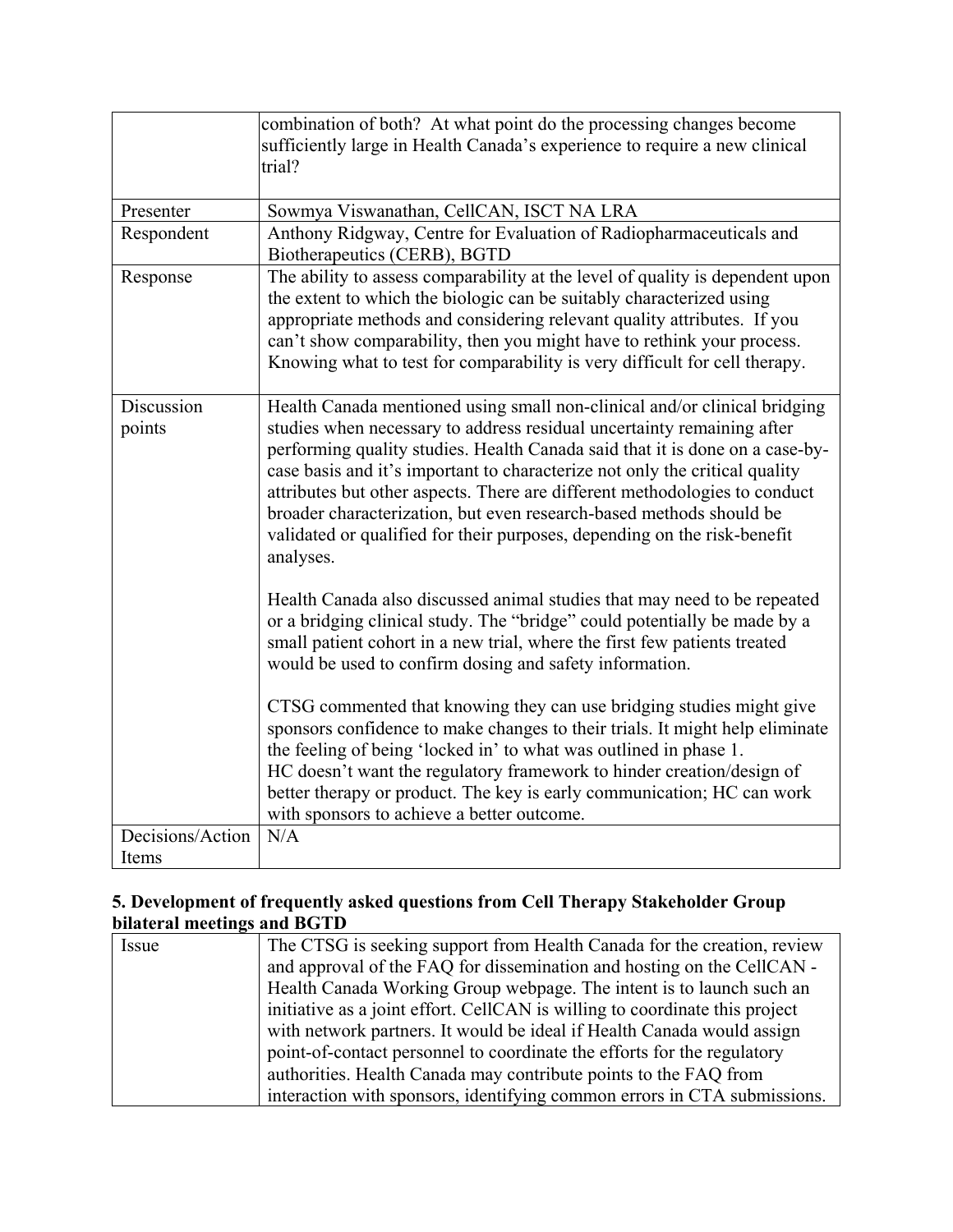|                  | CTSG believe that an FAQ would be helpful to stakeholders since they are     |
|------------------|------------------------------------------------------------------------------|
|                  | getting the same questions repeatedly, e.g. 'will my pre-meeting             |
|                  | interaction with Health Canada be held against me later in my CTA?'          |
|                  | Perhaps the website could also include approved minutes from the bilateral   |
|                  | meetings.                                                                    |
|                  | CellCAN has the resources to work on this project and can work in            |
|                  | coordination with Health Canada.                                             |
| Presenter        | Craig Hasilo, CellCan                                                        |
| Respondent       | Kyle Norrie, Office of Policy and International Collaboration (OPIC),        |
|                  | <b>BGTD</b>                                                                  |
| Response         | Health Canada specified that the information in question can already be      |
|                  | found in their guidance documents. If a coordinated project takes place, the |
|                  | key is not to co-brand the document or miss direct information.              |
| Discussion       | It was mentioned that the Canada.ca website can be hard to navigate and so   |
| points           | people go elsewhere to find the information they are seeking. This FAQ       |
|                  | would be accurate and include up to date information.                        |
|                  | Cathy Parker agreed that Health Canada would co-lead this project with       |
|                  | CellCAN. The BGTD contact would be Kyle Norrie.                              |
| Decisions/Action | N/A                                                                          |
| Items            |                                                                              |

# **6. Health Canada's GMP Requirements for Cell Therapy**

| Issue      | Guidance Document: Preparation of Clinical Trial Applications for use of<br>Cell Therapy Products in Humans states that cell therapies will be held to<br>increasingly stringent manufacturing controls as they are developed from<br>early- to late-stage clinical trials. Since BGTD's pre-market review group<br>determines what attestations made by the sponsor regarding GMP are<br>acceptable, there appears to be a disconnect regarding facility requirements |
|------------|------------------------------------------------------------------------------------------------------------------------------------------------------------------------------------------------------------------------------------------------------------------------------------------------------------------------------------------------------------------------------------------------------------------------------------------------------------------------|
|            | during clinical trials vs. RORB's requirements at the time of licensure.                                                                                                                                                                                                                                                                                                                                                                                               |
| Presenter  | Gayle Piat, CellCAN                                                                                                                                                                                                                                                                                                                                                                                                                                                    |
| Respondent | Bogna Lasia-Szkaradkiewicz, Health Product Compliance (HPC), RORB                                                                                                                                                                                                                                                                                                                                                                                                      |
| Response   | Refer to deck presented by RORB and questions and answers document (as<br>of February 5, RORB is still working on finalizing answers)                                                                                                                                                                                                                                                                                                                                  |
| Discussion | A question was asked regarding the GMP oversight throughout the product                                                                                                                                                                                                                                                                                                                                                                                                |
| points     | lifecycle.                                                                                                                                                                                                                                                                                                                                                                                                                                                             |
|            | A response was provided to highlight the application of GMP from clinical<br>trial through to marketed drugs. It was noted that the focus of the GMP<br>inspection program is on marketed drugs. When transitioning between<br>clinical trial drugs and marketed drugs, a GMP inspection would be<br>scheduled following receipt of a DEL application.                                                                                                                 |
|            | RORB was asked if there were advantages for those that fabricate<br>marketed drugs outside of Canada vs within Canada. The discussion<br>evolved around Canadian fabricators exporting to the US and if they would<br>be subject to inspections from both Canada and the US. Importing from US                                                                                                                                                                         |